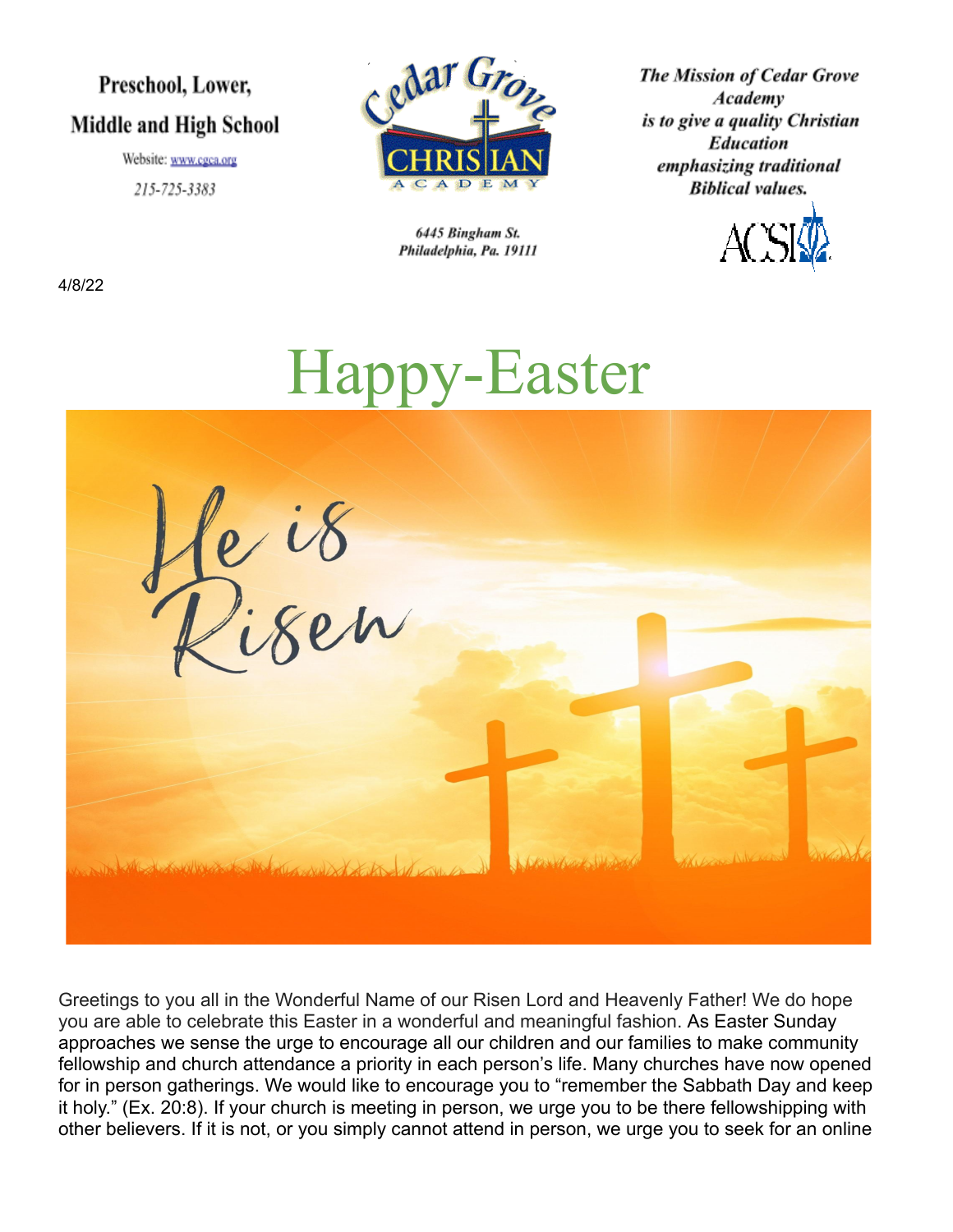option.

To these ends we have begun providing you with options for both in person and online gatherings. On our website we have begun building a resource for our families. Here you can find church information about [ministries represented by students](https://www.cgca.org/churches-that-have-representation-at-cgca/) and staff here at our school. The list is still in progress. We will be adding churches daily. Many are in person but also offer an online option. Many offer children and youth ministries.

#### **We will see you back here at school after Easter on April 19th.**

**COUNTRY FAIR: This year's Country Fair and Flea Market is April 30, 2022. Please save the date. We are again collecting donations for our Silent Auction and White Elephant tables. If you, your place of employment, a family member, or a friend have any items, services, or gift certificates that we could use, please contact the school and let us know. If you have the address of a store, restaurant, company, or even a person to whom we could send a letter requesting a donation, please send that information to the school office as well. We hope to have many valuable items for auction again this year. You will find a Volunteer form on our website's homepage. Please complete and return the Volunteer form to the school office as soon as possible. Under the Current Families drop down menu you will find Country Fair forms. You may fill out the form online. Thank You!!!!**

**SUMMER DAY CAMP '22 @ CEDAR GROVE CHRISTIAN ACADEMY:**

**June 6 - July 29 Eight Weeks!!! 8am – 5pm \$130 per week.**

**Week 9 available August 1 - August 5 (if there is enough interest)**

**Extended hours available (call for details). Discount given for extra siblings.**

**For students entering Kindergarten – completed 7 th grade.**

**There's a \$60 non-refundable registration fee per child. Place availability is on a first come, first serve basis. Please call first, space is limited. Summer Day Camp registration forms are available at the school office. Call 267-567-0424 with any further questions.**

**OPEN HOUSE: Please invite your friends and family members, who might have school age children, to attend one of our Open Houses which will take place on the following dates:**

#### **Thursday, May 5 - 8:30am – Noon**

**Piano Lessons** are available upon request, but are handled by a visiting teacher that does this as a business and there is an hourly fee. Click here [for more information.](https://www.cgca.org/wp-content/uploads/2022/02/piano-flyer-CGCA.pdf)

**STORIES TO TELL:** CGCA is a great place to grow and learn. We want you to hear about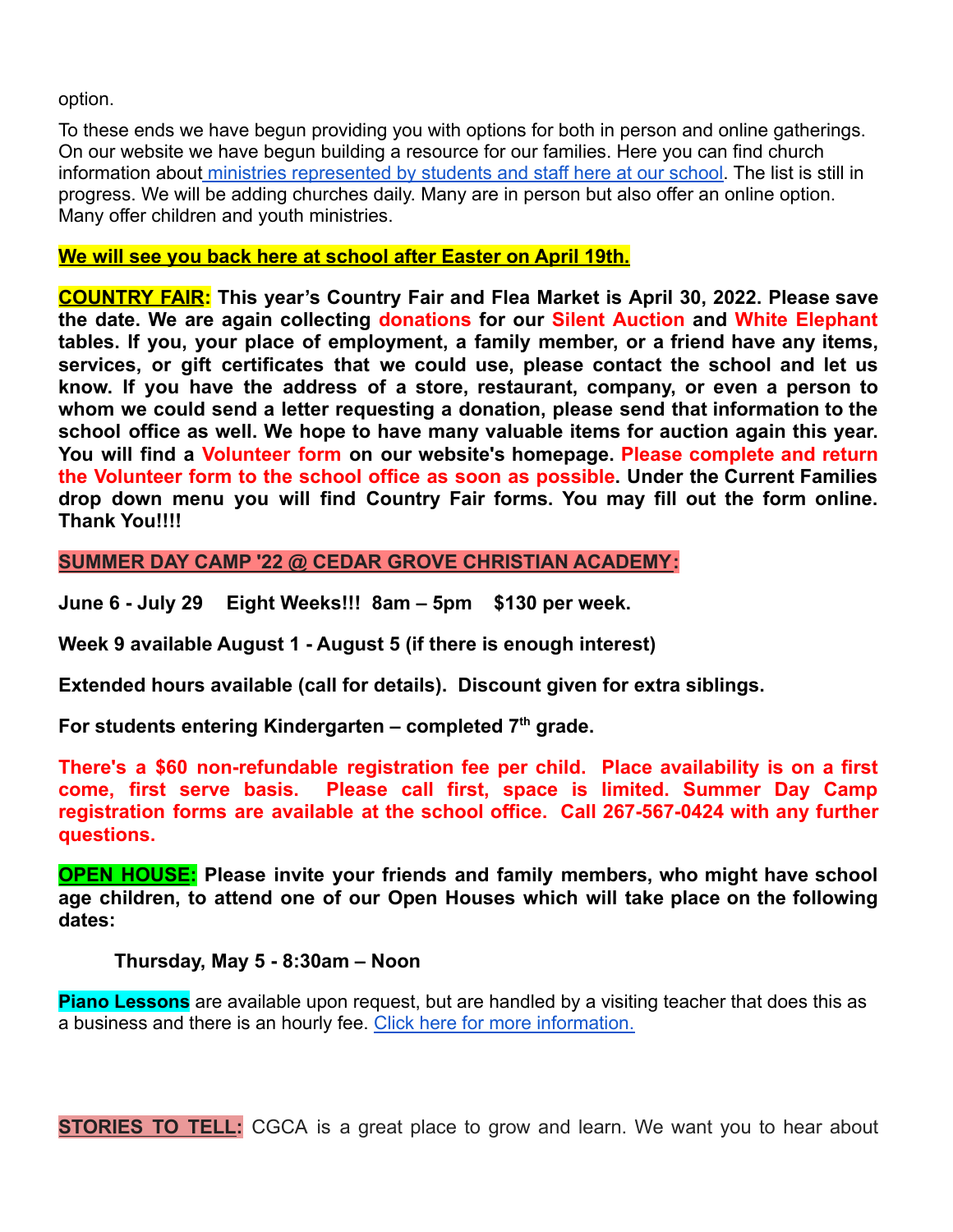some of the stories we get to live all the time. Here is a sample of some of the great stories of things happening around the school.

**Mrs. Quigley - 2nd grade:** On Saturday night, March 26th, Mrs. Quigley's second graders and their families met in the Cedar Grove gym for a feast and fun night. They shared a delicious dinner and then the cubs sang some of their favorite praise and worship songs for their parents. It was a blessing to be together.

**PRAY EVERYDAY:** The following students led our school in prayer over the PA for the needs of our school:

Samiyah Battle - 6th grade - Ms. Marshall Nakayla Perry - 6th grade - Ms. Marshall Kari Abraham - 6th grade - Ms. Marshall Aubrey Spivey - 6th grade - Ms. Marshall

#### 3/31/22 4/1/22

Lianna Davis - 5/6 ACE - Mrs. Brennan John Campo - 5 /6 ACE - Mrs. Brennan

#### 4/6/22 4/7/22

Brooklyn Tucker - 5th grade - Mrs. Wright Elijah Burse - 4th grade - Mrs. Nolan Analisse Rosado - 5th grade - Mrs. Wright Jacob Hines - 4th grade - Mrs. Nolan

#### 4/8/22

Jordan Wiley - 4th grade - Mrs. Nolan Simone Gates - 4th grade - Mrs. Nolan

#### **DATES:**

3/29/22 3/30/22

Ryleigh Peterson - 5/6 ACE - Mrs. Brennan Alaynah Middleton-Bey - 5/6 ACE - Mrs. Brennan

| <b>April</b> | 4/8           | Fri            | Progress reports emailed   |
|--------------|---------------|----------------|----------------------------|
|              |               |                | <b>Report Card</b>         |
|              | 4/9           | <b>Sat</b>     | <b>New Student Testing</b> |
|              | $4/11 - 4/18$ | <b>Mon-Mon</b> | No School - Easter Break   |
|              | 4/22          | Fri            | Fine Arts                  |
|              |               |                | Progress reports           |
|              | 4/26          | Tue            | JE Chapel Speaker          |
|              | 4/27          | Wed            | Secretary's day            |
|              | 4/29          | Fri            | $\frac{1}{2}$ day          |
|              | 4/30          | <b>Sat</b>     | <b>Country Fair</b>        |
|              |               |                |                            |
|              |               |                |                            |

#### **TRACK:**

| Fri, 4/1  | HS Track and Field Training           | $3:15-4:45$ pm |
|-----------|---------------------------------------|----------------|
| Wed, 4/6  | <b>MS Track and Field Training</b>    | $3:15-4:45$ pm |
| Fri, 4/8  | HS Track and Field Training           | $3:15-4:45$ pm |
| Wed, 4/20 | MS Track and Field Training           | $3:15-4:45$ pm |
| Fri, 4/22 | HS Track and Field Training           | $3:15-4:45$ pm |
| Tue, 4/26 | <b>MACSA Middle School Track Meet</b> |                |
| Wed, 4/27 | <b>MACSA High School Track Meet</b>   |                |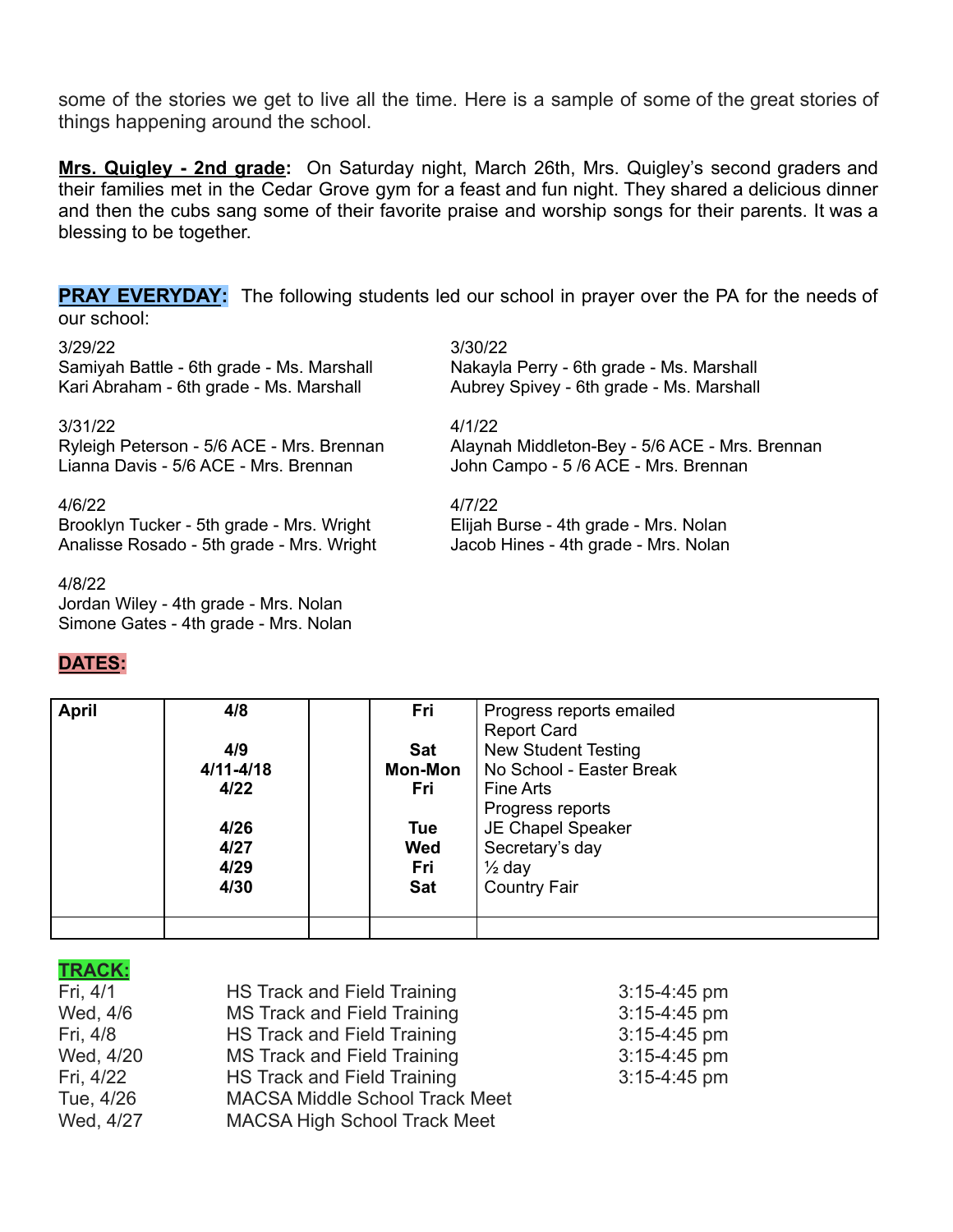| Fri, 4/29        | HS Track and Field Training          |                   |
|------------------|--------------------------------------|-------------------|
| <b>SOFTBALL:</b> |                                      |                   |
| Tue, 4/5         | MS Softball Practice @ Burholme Park | $3:15-4:45$ pm    |
| Thu, 4/7         | MS Softball Practice @ Burholme Park | 4:45-5:45 pm      |
| Tue, 4/19        | MS Softball Practice @ Burholme Park | 3:15-4:45 pm      |
| Thu, 4/21        | Softball Game @ Newtown Friends      | $4:00 \text{ pm}$ |
| Tue, 4/26        | MS Softball Practice @ Burholme Park | $3:15-4:45$ pm    |
| Thu, 4/28        | MS Softball Practice @ Burholme Park | 4:45-5:45 pm      |

#### **HIGH HONORS AND HONOR ROLL STUDENTS**

#### **THIRD GRADE**

Mikayla Alam Madison Daniels \*Caleb Gill Jaiden Lynch-Rivera Elijah Rivera Jonah Roman Randolph Rousseau Amari Weaver Zabria Woodard

#### **3/4 ACE**

## **3 rd**

- \*David Edwards Ava Jones Yael Lopez Mark Nelson Elias Nguyen Chloe Visith **4 th**
- Devin Brooks-Outten Eljah Burse Iyoki Drummond Terra Evans Bandon Hall Jacob Hines Joshua HInes Milan Rice Fleming Ashley Spivey

John Kelly Raffy Moore-Diaz Neelsai Patnala Jaime Williams

#### **FIFTH GRADE**

Nathaniel Daniels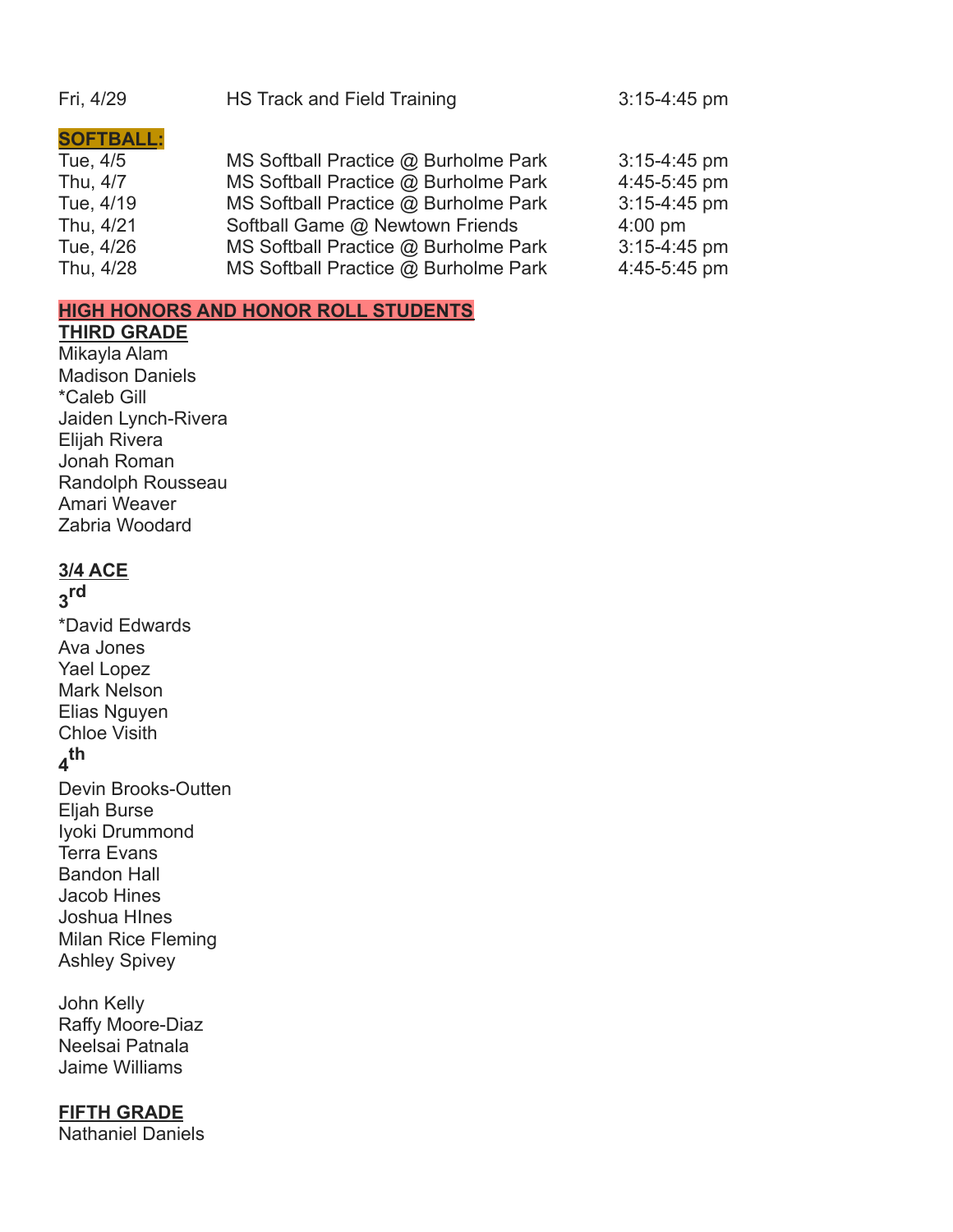#### Isaac Santos

#### **SIXTH GRADE**

Christopher Chica Aaliyah Colbert Brian Crawford Ny'elle Edwards Zyair Gay Sydney Jainlett Brooke Mcfee Jaycelyn Strickland

#### **5/6 ACE**

## **5 th**

\*Abigail Berrios \*John Campo \*Lianna Davis \*Holly DeFrates \*Sydney Ezekiel Delasi Gbomita **6 th**

Steeve Zaire Fontalus Alaynah Middleton-Bey \*Austin Wright

#### **SEVENTH GRADE**

Talia Hines Renee Jiwanmall Khaliyah Kemp \*Daniel LaTorre Madison Roth Joshua Hames \*Makayla Hogue \*Makayla Littles \*Chase White

#### **EIGHTH GRADE**

\*Isabella Azevedo \*Alassane Camara \*Ariel Forrest \*Ciara Foxworth \*Daniel Hardy Shalom Issac \*Henry Mikos Rachel Nicholas \*Patricia Noel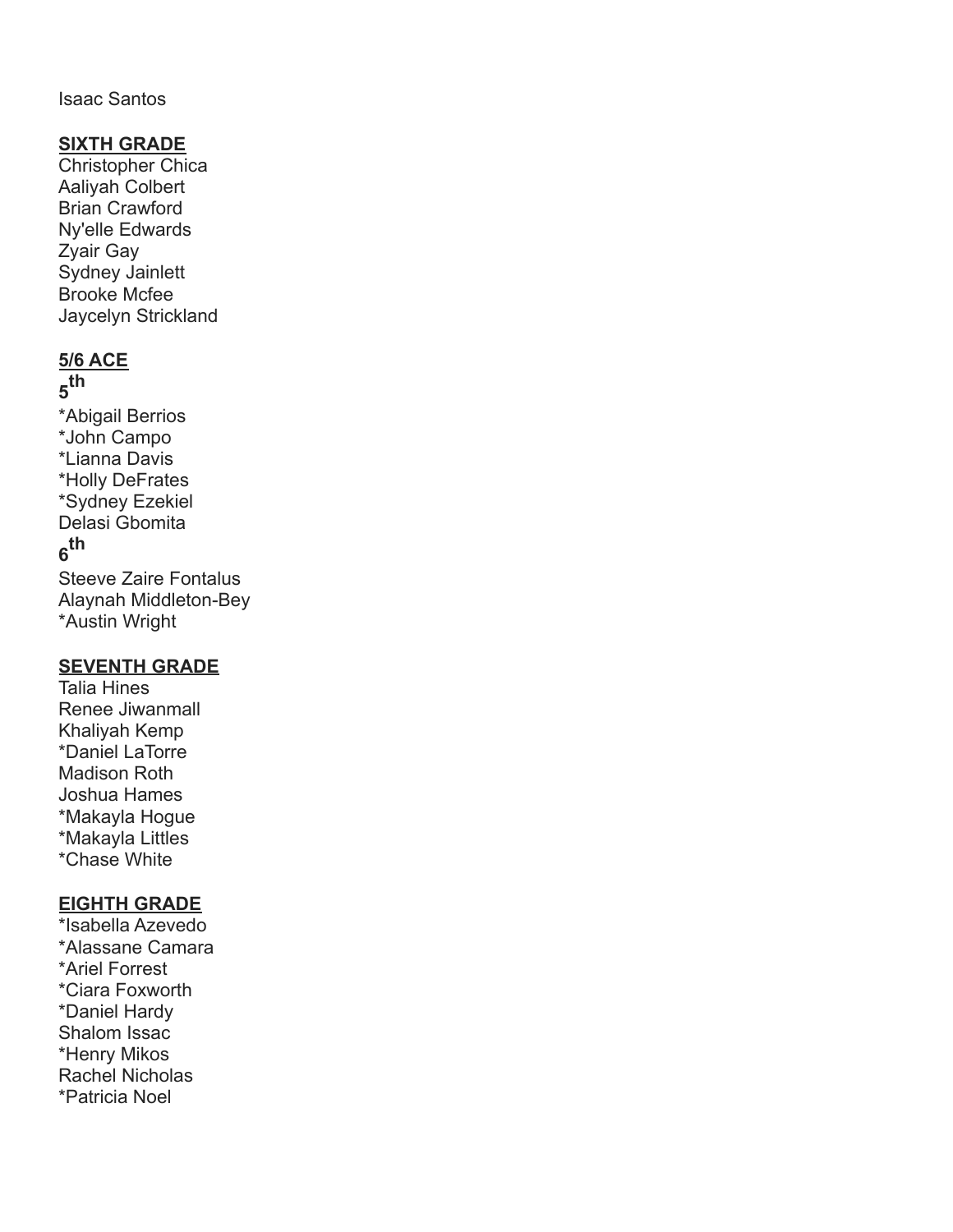### **7/8 ACE 7 th** Layla Ibrahim Gabby Owens **8 th** \*Jazmyn Copeland \*Kenny Davis Aman Easterling Mya Montanez \*Ethan Nguyen

#### **NINTH GRADE**

Alexander Eakins Caitlyn Wilson

#### **ABSENTEE CALLS REQUIRED FOR MIDDLE SCHOOL AND HIGH SCHOOL STUDENTS:**

Parents are required to call the school office (215-725-3383) by 8:45 am if your Middle School or High School child will be absent. This will help us be more consistent with our records and help ensure the safety of our children.

**LUNCH PROGRAM:** You may go into your RenWeb account and set up orders for your student(s), which we will see in our system. All lunch snacks and meal orders should be made ON RENWEB and at least 24 hours in advance. Menus are posted Friday or Saturday for the next week, so you may order over the weekend for the following week. If your child is absent or does not have lunch for some reason, we have a book where we record credits for any meals not received.

**ATTENTION ALL PARENTS:** Parents are discouraged from calling their children during the school day, unless it is an emergency. Messages will be delivered to them only during lunchtime. Any messages regarding changes in transportation or daycare for the day must be called in before 2:30 pm to ensure your child gets the message. **The office is too busy after that time to deliver messages**. Children are discouraged from using the office phone. If a call is absolutely necessary, the child will have to pay 25¢ per phone call, unless they're sick or have an emergency.

**CLEARANCES:** Parents interested in attending field trips with their child must have a PA Child Abuse Record Check and PA Criminal History clearance. If you are interested in getting your clearances, please feel free to go to our school website and click on Parent Helps, and scroll down to PA Background Checks for Volunteers. Once you have both clearances, please provide the office with a copy of the same.

**DAYCARE BILLING: Just a reminder that daycare bills for grades 1-9 will be sent home the first of every month. It is not included with the tuition payment. Daycare services are available from 7 am to 7:45 am and/or from 3 pm to 6 pm. Flexible hours are billed at \$5.25 per hour. After 6 pm pickup is charged \$20 for each 15 minutes interval or part thereof. Please be aware that daycare workers appreciate being able to leave at or before 6 pm.**

**AMAZON SMILE:** Amazon has a program called "Amazon Smile" that donates 5% of eligible purchases to a charity of the members choosing. Simply shop on [Smile.Amazon.com](http://smile.amazon.com/) and choose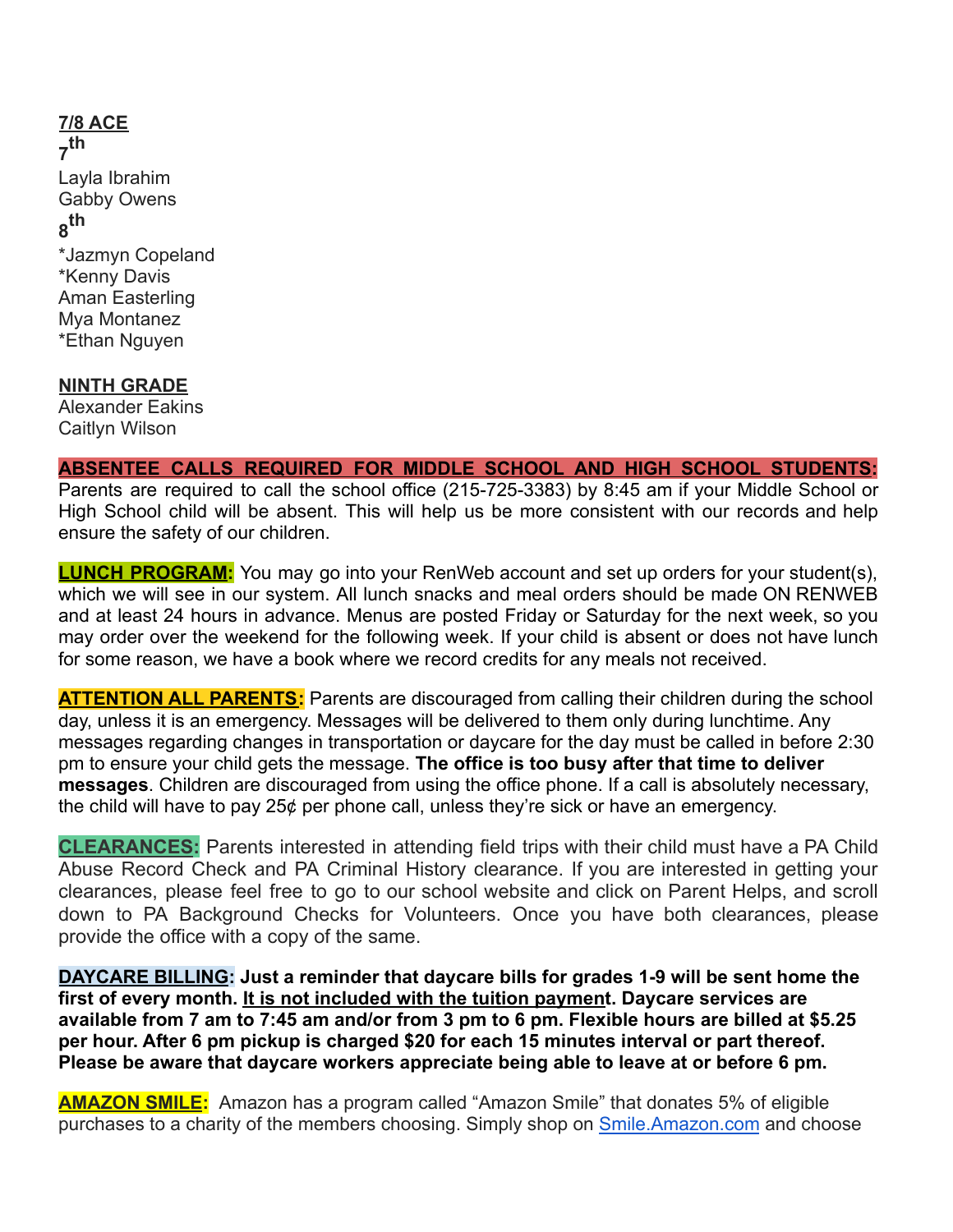CGCA as the Charity. All pricing and benefits still apply.

#### **CGCA AND UNITED WAY: I.D. #1197**

You can designate your United Way contributions to be used for CGCA. Two of our programs (Discovery Center and Daycare) meet the requirements to be a part of the United Way Donor Choice Program. All you need to do is designate your United Way contribution to Cedar Grove Christian Academy and use our I.D. #1197 on the pledge form. Thank you very much.

In His Grip,

Jeffrey Howard, Principal

Important school information can be accessed through the following links:

[How to lead someone to Christ](https://www.cgca.org/the-good-news/) [School website](http://www.cgca.org/) [Parent Helps](https://www.cgca.org/parent-resources/) **[School Calendar](https://www.cgca.org/current-families/calendar/)** [Ren Web login](https://logins2.renweb.com/logins/ParentsWeb-Login.aspx) (District Code: cg-pa) [Extracurricular opportunities](https://www.cgca.org/extracurricular/) [Hand book/uniform code/supply lists/forms](https://www.cgca.org/student-life/) [New Student Application](https://www.cgca.org/prospective-families/application-for-enrollment/) [Teaching Application](https://www.cgca.org/wp-content/uploads/2021/02/teacher-app-without-step-sale.pdf) [Non-teaching Applications](https://www.cgca.org/wp-content/uploads/2021/02/Non-Teaching-Application.pdf)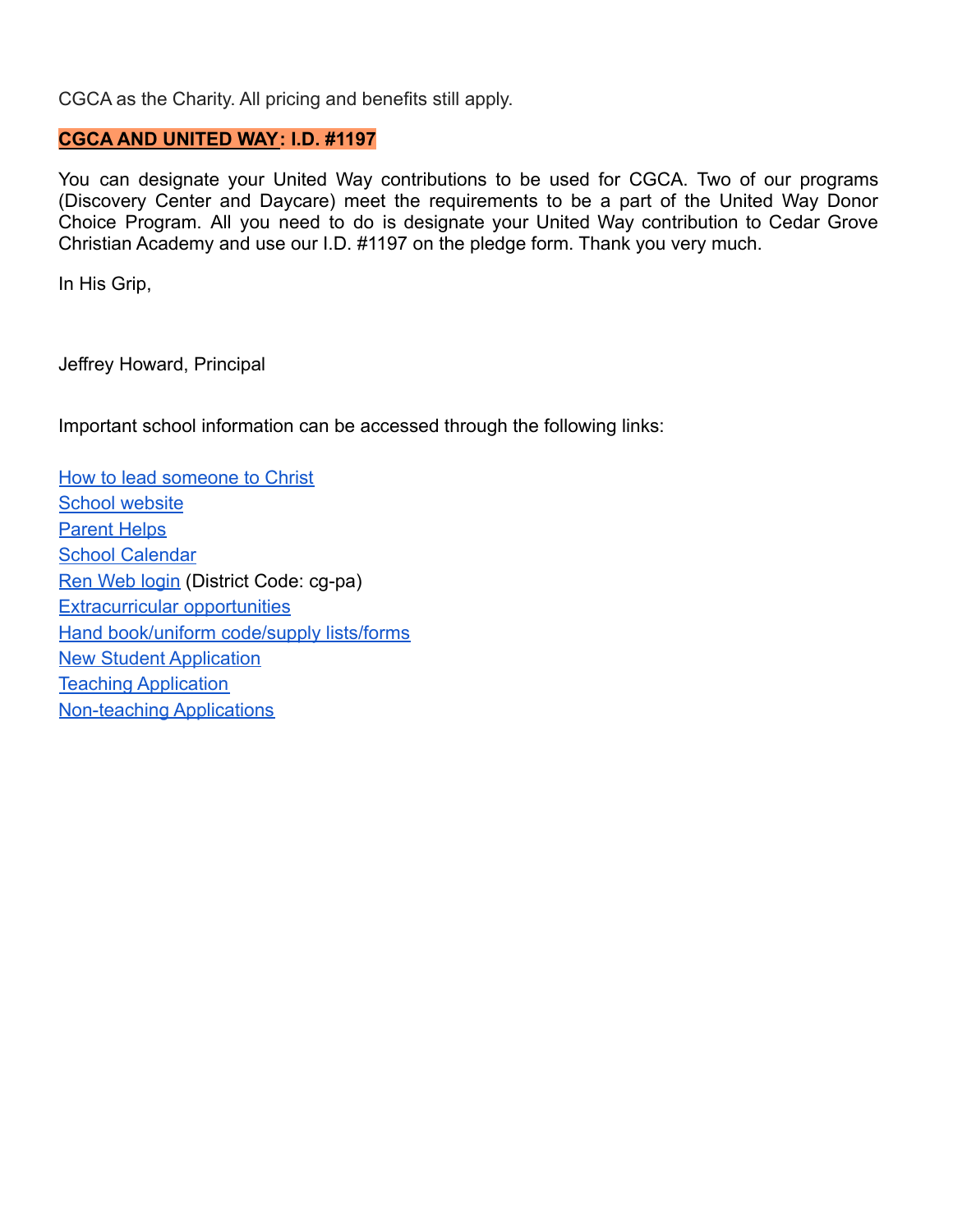# Cedar Grove Christian Academy Annual Country Fair and Flea Market!



a **White Elephant Table** at the **Annual Cedar Grove Christian Academy Country Fair and Flea Market**! You can help! If every family in our school would send in a few items, our table would be full!

Please look around your house for anything that you are not using any longer. The items should be in good shape and might be of value to someone else. It's almost springtime and that means time to clean out the closets, drawers, basement, and garage and donate the things you haven't used for a while. Example of items: books, magazines, toys, knickknacks, kitchen items such as dishes and glassware, household items, small appliances, sports equipment, furniture, toys, rugs, etc. **PLEASE, NO CLOTHES OR SHOES**.

Please ask your neighbors, relatives, friends, and church family for items that they can donate. This table brings 100% profit for the school and can be as successful as you make it.

Thanks for your help and don't forget to visit the White Elephant Table on **the LAST SATURDAY OF APRIL** - you may find something you can use or you might just see your item was sold. Remember, "One man's trash is another man's treasure". **DONATIONS ARE NOW BEING ACCEPTED!** Items can be placed on the tables provided in the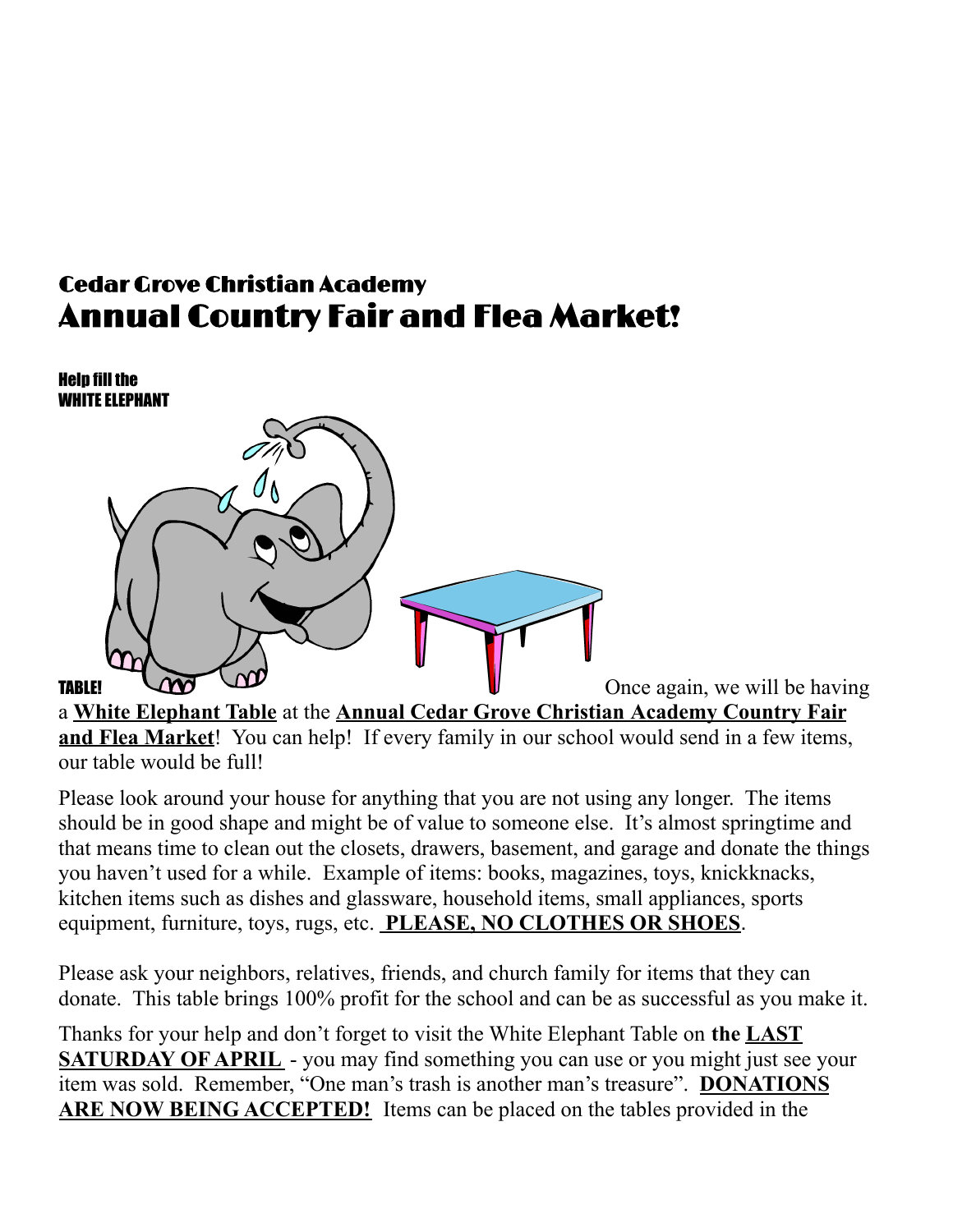basement of the school. Happy Cleaning! Patsy Curry Joye Nottage

Dear Cedar Grove Families,

As you know, the Cedar Grove Country Fair is fast approaching! One of the games we offer at the fair is a Bottle Ring Toss. This would involve throwing rings with the objective of placing a ring around a two liter soda bottle. We need many bottles of soda for this game. Would you please send in an unopened two liter bottle of soda with your child? If possible, follow the instructions below as to which flavor you donate.



| <b>GRADE</b>                  | <b>SODA TYPE</b>    |
|-------------------------------|---------------------|
| <b>PRESCHOOL</b>              | Orange              |
| KINDERGARTEN                  | Sprite              |
| 1 <sup>ST</sup> GRADE         | Coke                |
| $2^{ND}$ GRADE                | Pepsi               |
| 3RD GRADE                     | <b>Mountain Dew</b> |
| $\frac{3}{4}$ ACE AND 5/6 ACE | Rootbeer            |
| 4TH GRADE                     | Sierra Mist         |